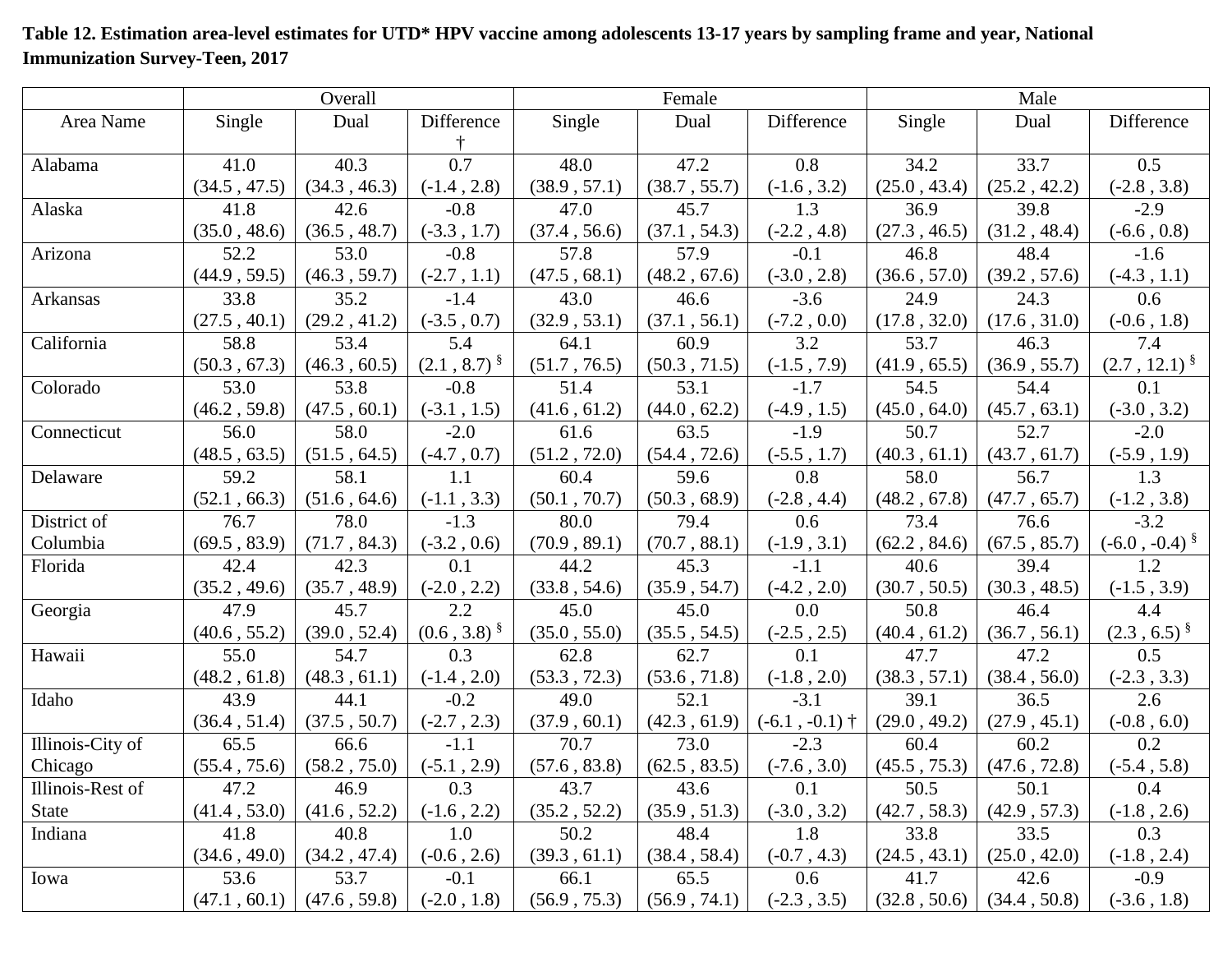|                  | Overall      |              |                   |              | Female       |                            | Male         |              |                           |
|------------------|--------------|--------------|-------------------|--------------|--------------|----------------------------|--------------|--------------|---------------------------|
| Area Name        | Single       | Dual         | Difference        | Single       | Dual         | Difference                 | Single       | Dual         | Difference                |
|                  |              |              |                   |              |              |                            |              |              |                           |
| Kansas           | 35.8         | 34.4         | 1.4               | 42.2         | 38.5         | 3.7                        | 29.7         | 30.4         | $-0.7$                    |
|                  | (29.2, 42.4) | (28.3, 40.5) | $(-0.5, 3.3)$     | (31.8, 52.6) | (29.2, 47.8) | $(0.3, 7.1)^{\S}$          | (21.5, 37.9) | (22.5, 38.3) | $(-2.6, 1.2)$             |
| Kentucky         | 39.5         | 37.7         | 1.8               | 44.8         | 44.7         | 0.1                        | 34.5         | 31.1         | 3.4                       |
|                  | (33.4, 45.6) | (31.9, 43.5) | (0.0, 3.6)        | (35.8, 53.8) | (36.0, 53.4) | $(-2.5, 2.7)$              | (26.1, 42.9) | (23.4, 38.8) | $(1.4, 5.4)$ <sup>§</sup> |
| Louisiana        | 52.8         | 52.9         | $-0.1$            | 63.1         | 64.3         | $-1.2$                     | 42.9         | 41.9         | 1.0                       |
|                  | (45.9, 59.7) | (46.6, 59.2) | $(-2.5, 2.3)$     | (53.8, 72.4) | (55.8, 72.8) | $(-4.7, 2.3)$              | (33.2, 52.6) | (33.2, 50.6) | $(-2.0, 4.0)$             |
| Maine            | 58.1         | 59.2         | $-1.1$            | 61.0         | 61.5         | $-0.5$                     | 55.4         | 57.0         | $-1.6$                    |
|                  | (51.6, 64.6) | (53.3, 65.1) | $(-3.6, 1.4)$     | (52.0, 70.0) | (53.0, 70.0) | $(-3.8, 2.8)$              | (46.2, 64.6) | (48.8, 65.2) | $(-5.3, 2.1)$             |
| Maryland         | 56.3         | 52.9         | 3.4               | 60.7         | 57.5         | 3.2                        | 52.0         | 48.4         | 3.6                       |
|                  | (47.9, 64.7) | (45.5, 60.3) | $(-0.2, 7.0)$     | (49.0, 72.4) | (47.0, 68.0) | $(-1.3, 7.7)$              | (39.9, 64.1) | (37.9, 58.9) | $(-2.1, 9.3)$             |
| Massachusetts    | 68.7         | 65.5         | 3.2               | 73.5         | 67.4         | 6.1                        | 64.0         | 63.7         | $\overline{0.3}$          |
|                  | (62.1, 75.3) | (59.9, 71.1) | $(0.2, 6.2)^{8}$  | (64.5, 82.5) | (59.1, 75.7) | $(1.8, 10.4)$ <sup>§</sup> | (54.5, 73.5) | (56.2, 71.2) | $(-3.8, 4.4)$             |
| Michigan         | 55.1         | 54.3         | 0.8               | 62.1         | 60.4         | 1.7                        | 48.4         | 48.5         | $-0.1$                    |
|                  | (48.2, 62.0) | (47.9, 60.7) | $(-1.5, 3.1)$     | (52.7, 71.5) | (51.7, 69.1) | $(-1.7, 5.1)$              | (38.8, 58.0) | (39.3, 57.7) | $(-3.1, 2.9)$             |
| Minnesota        | 47.0         | 46.9         | 0.1               | 49.0         | 48.6         | 0.4                        | 45.0         | 45.4         | $-0.4$                    |
|                  | (40.1, 53.9) | (40.6, 53.2) | $(-2.2, 2.4)$     | (39.2, 58.8) | (39.6, 57.6) | $(-3.2, 4.0)$              | (35.2, 54.8) | (36.5, 54.3) | $(-3.4, 2.6)$             |
| Mississippi      | 27.2         | 28.8         | $-1.6$            | 30.5         | 34.4         | $-3.9$                     | 24.0         | 23.4         | 0.6                       |
|                  | (21.2, 33.2) | (23.1, 34.5) | $(-3.4, 0.2)$     | (21.6, 39.4) | (25.8, 43.0) | $(-6.9, -0.9)^{\S}$        | (15.9, 32.1) | (16.0, 30.8) | $(-1.2, 2.4)$             |
| Missouri         | 38.9         | 39.6         | $-0.7$            | 44.5         | 45.2         | $-0.7$                     | 33.6         | 34.2         | $-0.6$                    |
|                  | (32.5, 45.3) | (33.4, 45.8) | $(-2.3, 0.9)$     | (35.3, 53.7) | (36.4, 54.0) | $(-3.0, 1.6)$              | (24.7, 42.5) | (25.6, 42.8) | $(-2.8, 1.6)$             |
| Montana          | 48.9         | 49.1         | $-0.2$            | 49.0         | 50.1         | $-1.1$                     | 48.8         | 48.1         | 0.7                       |
|                  | (41.4, 56.4) | (42.4, 55.8) | $(-2.9, 2.5)$     | (38.1, 59.9) | (40.5, 59.7) | $(-5.1, 2.9)$              | (38.6, 59.0) | (38.9, 57.3) | $(-2.9, 4.3)$             |
| Nebraska         | 58.6         | 58.3         | 0.3               | 61.0         | 61.4         | $-0.4$                     | 56.4         | 55.3         | 1.1                       |
|                  | (51.8, 65.4) | (52.0, 64.6) | $(-1.8, 2.4)$     | (50.7, 71.3) | (52.0, 70.8) | $(-3.0, 2.2)$              | (47.4, 65.4) | (46.8, 63.8) | $(-2.2, 4.4)$             |
| Nevada           | 50.4         | 49.0         | 1.4               | 53.0         | 52.9         | 0.1                        | 47.9         | 45.3         | 2.6                       |
|                  | (43.2, 57.6) | (42.5, 55.5) | $(-0.7, 3.5)$     | (42.6, 63.4) | (43.6, 62.2) | $(-3.1, 3.3)$              | (37.8, 58.0) | (36.2, 54.4) | $(-0.3, 5.5)$             |
| New Hampshire    | 57.6         | 59.9         | $-2.3$            | 61.9         | 63.0         | $-1.1$                     | 53.5         | 56.9         | $-3.4$                    |
|                  | (50.5, 64.7) | (53.8, 66.0) | $(-4.9, 0.3)$     | (52.5, 71.3) | (54.8, 71.2) | $(-4.8, 2.6)$              | (42.9, 64.1) | (47.9, 65.9) | $(-7.2, 0.4)$             |
| New Jersey       | 50.3         | 49.6         | 0.7               | 51.2         | 53.8         | $-2.6$                     | 49.5         | 45.5         | 4.0                       |
|                  | (42.8, 57.8) | (43.4, 55.8) | $(-2.5, 3.9)$     | (40.6, 61.8) | (44.9, 62.7) | $(-7.3, 2.1)$              | (39.0, 60.0) | (36.9, 54.1) | $(-0.2, 8.2)$             |
| New Mexico       | 46.6         | 48.3         | $-1.7$            | 52.2         | 55.0         | $-2.8$                     | 41.1         | 41.9         | $-0.8$                    |
|                  | (40.0, 53.2) | (42.1, 54.5) | $(-3.7, 0.3)$     | (42.3, 62.1) | (45.9, 64.1) | $(-5.8, 0.2)$              | (32.4, 49.8) | (33.8, 50.0) | $(-3.1, 1.5)$             |
| New York-City of | 66.1         | 61.0         | 5.1               | 74.3         | 69.9         | 4.4                        | 58.1         | 52.4         | 5.7                       |
| New York         | (58.0, 74.2) | (54.2, 67.8) | $(1.3, 8.9)^{\S}$ | (63.1, 85.5) | (60.7, 79.1) | $(-1.0, 9.8)$              | (46.5, 69.7) | (42.8, 62.0) | $(0.4, 11.0)^{8}$         |
| New York-Rest of | 48.1         | 48.8         | $-0.7$            | 52.9         | 50.7         | 2.2                        | 43.6         | 47.0         | $-3.4$                    |
| <b>State</b>     | (40.7, 55.5) | (42.6, 55.0) | $(-3.7, 2.3)$     | (42.4, 63.4) | (41.6, 59.8) | $(-2.2, 6.6)$              | (33.5, 53.7) | (38.6, 55.4) | $(-7.5, 0.7)$             |
| North Carolina   | 49.9         | 51.9         | $-2.0$            | 45.7         | 50.0         | $-4.3$                     | 54.0         | 53.7         | 0.3                       |
|                  | (42.7, 57.1) | (45.3, 58.5) | $(-4.4, 0.4)$     | (34.9, 56.5) | (40.1, 59.9) | $(-7.7, -0.9)^{\S}$        | (44.6, 63.4) | (44.9, 62.5) | $(-3.1, 3.7)$             |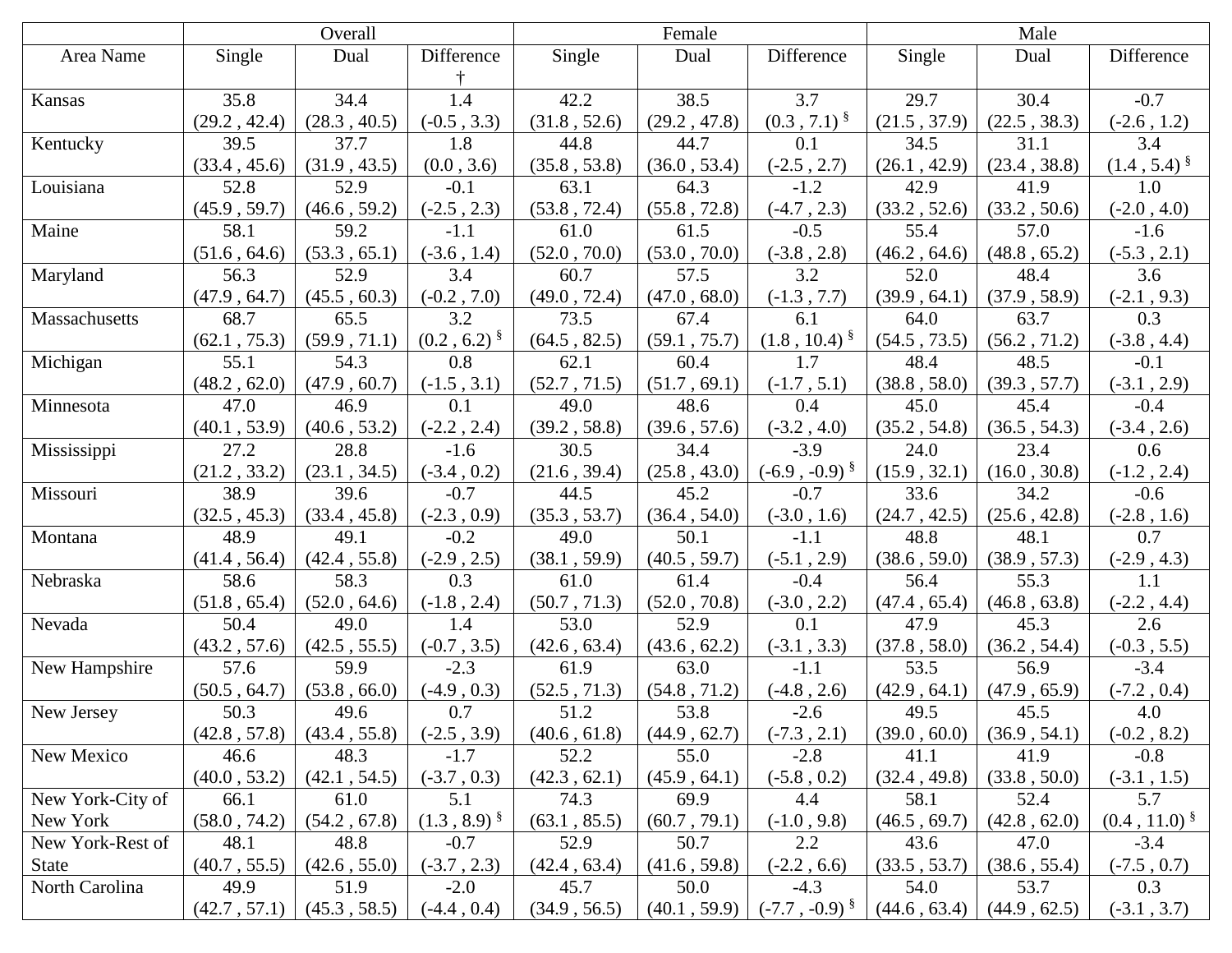|                   | Overall      |              |               |              | Female            |                    | Male         |              |                           |
|-------------------|--------------|--------------|---------------|--------------|-------------------|--------------------|--------------|--------------|---------------------------|
| Area Name         | Single       | Dual         | Difference    | Single       | Dual              | Difference         | Single       | Dual         | Difference                |
|                   |              |              |               |              |                   |                    |              |              |                           |
| North Dakota      | 58.8         | 57.8         | 1.0           | 64.8         | 62.6              | 2.2                | 53.1         | 53.2         | $-0.1$                    |
|                   | (52.7, 64.9) | (52.0, 63.6) | $(-1.0, 3.0)$ | (56.3, 73.3) | (54.4, 70.8)      | $(-1.0, 5.4)$      | (44.6, 61.6) | (45.0, 61.4) | $(-2.6, 2.4)$             |
| Ohio              | 46.9         | 47.0         | $-0.1$        | 53.2         | 54.9              | $-1.7$             | 40.9         | 39.3         | 1.6                       |
|                   | (40.7, 53.1) | (41.2, 52.8) | $(-2.0, 1.8)$ | (44.6, 61.8) | (46.8, 63.0)      | $(-4.1, 0.7)$      | (32.0, 49.8) | (31.2, 47.4) | $(-0.9, 4.1)$             |
| Oklahoma          | 42.2         | 41.4         | 0.8           | 46.2         | 45.6              | 0.6                | 38.5         | 37.5         | 1.0                       |
|                   | (35.6, 48.8) | (35.1, 47.7) | $(-0.6, 2.2)$ | (36.7, 55.7) | (36.3, 54.9)      | $(-0.9, 2.1)$      | (29.5, 47.5) | (29.0, 46.0) | $(-1.3, 3.3)$             |
| Oregon            | 53.0         | 54.8         | $-1.8$        | 53.6         | 55.1              | $-1.5$             | 52.3         | 54.4         | $-2.1$                    |
|                   | (46.4, 59.6) | (48.7, 60.9) | $(-3.7, 0.1)$ | (44.4, 62.8) | (46.6, 63.6)      | $(-4.5, 1.5)$      | (42.9, 61.7) | (45.6, 63.2) | $(-4.6, 0.4)$             |
| Pennsylvania-     | 70.6         | 69.5         | 1.1           | 70.6         | 69.2              | 1.4                | 70.5         | 69.8         | 0.7                       |
| Philadelphia      | (64.4, 76.8) | (63.7, 75.3) | $(-0.9, 3.1)$ | (61.7, 79.5) | (60.9, 77.5)      | $(-1.4, 4.2)$      | (61.9, 79.1) | (61.8, 77.8) | $(-2.0, 3.4)$             |
| County            |              |              |               |              |                   |                    |              |              |                           |
| Pennsylvania-Rest | 49.6         | 50.3         | $-0.7$        | 53.2         | 54.4              | $-1.2$             | 46.1         | 46.4         | $-0.3$                    |
| of State          | (43.1, 56.1) | (44.5, 56.1) | $(-3.1, 1.7)$ | (43.5, 62.9) | (45.6, 63.2)      | $(-5.3, 2.9)$      | (37.5, 54.7) | (38.7, 54.1) | $(-3.1, 2.5)$             |
| Rhode Island      | 77.4         | 77.7         | $-0.3$        | 77.8         | 76.8              | 1.0                | 77.0         | 78.4         | $-1.4$                    |
|                   | (70.9, 83.9) | (72.1, 83.3) | $(-2.3, 1.7)$ | (68.2, 87.4) | (68.5, 85.1)      | $(-2.8, 4.8)$      | (68.3, 85.7) | (70.9, 85.9) | $(-2.8, 0.0)$             |
| South Carolina    | 41.5         | 42.7         | $-1.2$        | 41.4         | 47.4              | $-6.0$             | 41.6         | 38.0         | 3.6                       |
|                   | (34.0, 49.0) | (35.9, 49.5) | $(-3.9, 1.5)$ | (30.7, 52.1) | $(37.8\,,\,57.0)$ | $(-9.8, -2.2)^{8}$ | (31.2, 52.0) | (28.6, 47.4) | $(0.4, 6.8)^{8}$          |
| South Dakota      | 44.4         | 44.8         | $-0.4$        | 47.7         | 48.8              | $-1.1$             | 41.3         | 40.9         | 0.4                       |
|                   | (37.6, 51.2) | (38.4, 51.2) | $(-2.6, 1.8)$ | (37.5, 57.9) | (39.3, 58.3)      | $(-4.2, 2.0)$      | (32.2, 50.4) | (32.3, 49.5) | $(-2.6, 3.4)$             |
| Tennessee         | 40.2         | 39.2         | 1.0           | 46.7         | 47.7              | $-1.0$             | 33.8         | 31.1         | 2.7                       |
|                   | (33.2, 47.2) | (32.5, 45.9) | $(-1.4, 3.4)$ | (36.6, 56.8) | (38.1, 57.3)      | $(-4.5, 2.5)$      | (24.2, 43.4) | (22.2, 40.0) | $(0.3, 5.1)^{\S}$         |
| Texas-Bexar       | 45.0         | 46.4         | $-1.4$        | 54.4         | 55.6              | $-1.2$             | 35.8         | 37.2         | $-1.4$                    |
| County            | (38.5, 51.5) | (40.2, 52.6) | $(-2.9, 0.1)$ | (45.2, 63.6) | (46.7, 64.5)      | $(-2.8, 0.4)$      | (27.0, 44.6) | (28.8, 45.6) | $(-4.0, 1.2)$             |
| Texas-City of     | 53.3         | 55.2         | $-1.9$        | 45.0         | 50.6              | $-5.6$             | 61.3         | 59.7         | 1.6                       |
| Houston           | (43.3, 63.3) | (45.9, 64.5) | $(-4.5, 0.7)$ | (30.2, 59.8) | (36.7, 64.5)      | $(-10.2, -1.0)$    | (48.3, 74.3) | (47.6, 71.8) | $(-1.1, 4.3)$             |
|                   |              |              |               |              |                   |                    |              |              |                           |
| Texas-El Paso     | 59.3         | 60.0         | $-0.7$        | 65.3         | 65.4              | $-0.1$             | 53.3         | 54.6         | $-1.3$                    |
| County            | (52.0, 66.6) | (53.1, 66.9) | $(-1.6, 0.2)$ | (55.2, 75.4) | (55.9, 74.9)      | $(-1.4, 1.2)$      | (42.8, 63.8) | (44.8, 64.4) | $(-2.6, 0.0)$             |
| Texas-Dallas      | 35.2         | 35.7         | $-0.5$        | 41.2         | 41.7              | $-0.5$             | 29.5         | 29.9         | $-0.4$                    |
| County            | (27.7, 42.7) | (28.5, 42.9) | $(-2.2, 1.2)$ | (30.1, 52.3) | (31.0, 52.4)      | $(-3.4, 2.4)$      | (19.7, 39.3) | (20.5, 39.3) | $(-2.2, 1.4)$             |
| Texas-Travis      | 52.3         | 52.0         | 0.3           | 56.6         | 57.0              | $-0.4$             | 47.9         | 46.9         | 1.0                       |
| County            | (45.2, 59.4) | (45.4, 58.6) | $(-1.7, 2.3)$ | (46.4, 66.8) | (47.5, 66.5)      | $(-2.6, 1.8)$      | (38.0, 57.8) | (37.9, 55.9) | $(-2.3, 4.3)$             |
| TX-Rest of State  | 37.3         | 36.6         | 0.7           | 40.6         | 40.2              | 0.4                | 34.1         | 33.1         | 1.0                       |
|                   | (32.8, 41.8) | (32.2, 41.0) | $(-0.4, 1.8)$ | (34.0, 47.2) | (33.7, 46.7)      | $(-1.0, 1.8)$      | (28.1, 40.1) | (27.3, 38.9) | $(-0.6, 2.6)$             |
| Utah              | 39.1         | 37.4         | 1.7           | 43.0         | 42.1              | 0.9                | 35.4         | 32.9         | 2.5                       |
|                   | (32.3, 45.9) | (31.3, 43.5) | $(-0.4, 3.8)$ | (32.8, 53.2) | (33.1, 51.1)      | $(-2.7, 4.5)$      | (26.3, 44.5) | (24.7, 41.1) | $(0.3, 4.7)$ <sup>§</sup> |
| Vermont           | 64.0         | 64.5         | $-0.5$        | 67.1         | 68.5              | $-1.4$             | 61.0         | 60.8         | 0.2                       |
|                   | (57.2, 70.8) | (58.6, 70.4) | $(-3.3, 2.3)$ | (57.2, 77.0) | (60.0, 77.0)      | $(-5.6, 2.8)$      | (51.6, 70.4) | (52.5, 69.1) | $(-3.6, 4.0)$             |